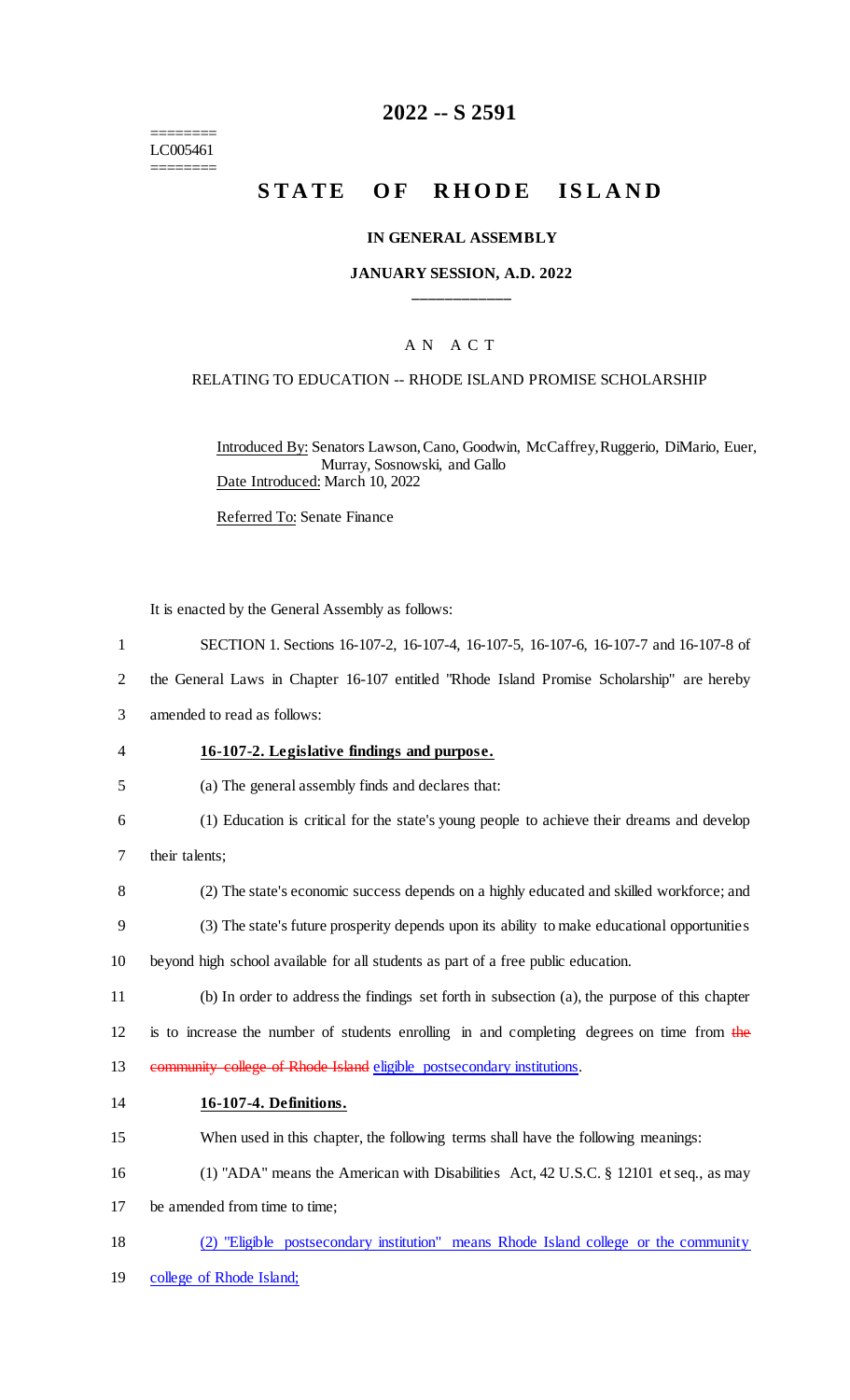1  $\left(\frac{2}{3}\right)$  "FAFSA" means the Free Application for Federal Student Aid form;

 $\frac{(3)(4)}{10}$  "Mandatory fees and tuition" are the costs that every student is required to pay in 3 order to enroll in classes, and does not include room and board, textbooks, program fees that may 4 exist in some majors, course fees that may exist for some specific courses, meal plans, or travel;

 $\frac{(4)}{5}$  "On track to graduate on time" means the standards determined by the community 6 college of Rhode Island eligible postsecondary institutions in establishing the expectation of a 7 student to graduate with:

8 (i) An an associate's degree within two (2) years of enrollment in the case of a student 9 attending the community college of Rhode Island full-time; or

 (ii) A bachelor's degree within four (4) years of enrollment in the case of a student attending 11 Rhode Island college, or the prescribed completion time for a student completing a certificate at an eligible postsecondary institution (recognizing that some students, including students who require developmental education, are double majors, or are enrolled in certain professional programs may require an extended time period for degree completion);

 $\left(\frac{5}{6}\right)$  "Reasonable accommodations" means any necessary modifications or adjustment to a facility, equipment, program, or manner of operation as required by the Americans with Disabilities Act ("ADA") and section 504 of the Rehabilitation Act of 1973, 29 U.S.C. § 794, as 18 may be amended from time to time;

19  $\left(\frac{6}{7}\right)$  "Recipient student" means a student attending the community college of Rhode 20 **Island** who qualifies to receive the Rhode Island promise scholarship pursuant to § 16-107-6;

21  $(7)(8)$  "Scholarship program" means the Rhode Island promise scholarship program that is

22 established pursuant to § 16-107-3;

23  $(8)(9)$  "State" means the state of Rhode Island; and

 $(9)(10)$  "Student with a disability" means any student otherwise eligible pursuant to § 16- 107-6 who has a physical, developmental, or hidden disability or disabilities, as defined in § 42- 87-1, that would create a hardship or other functional obstacles preventing participation in this 27 program.

### 28 **16-107-5. Administration of scholarship program.**

29 (a) The financial aid office, in conjunction with the office of enrollment management or 30 their respective equivalent offices, at the community college of Rhode Island an eligible 31 postsecondary institution, shall administer the scholarship program for state residents seeking 32 associate degrees, bachelor's degrees, or certificates who meet the eligibility requirements in this 33 chapter.

34 (b) An award of the scholarship program shall cover the cost of two (2) years of tuition and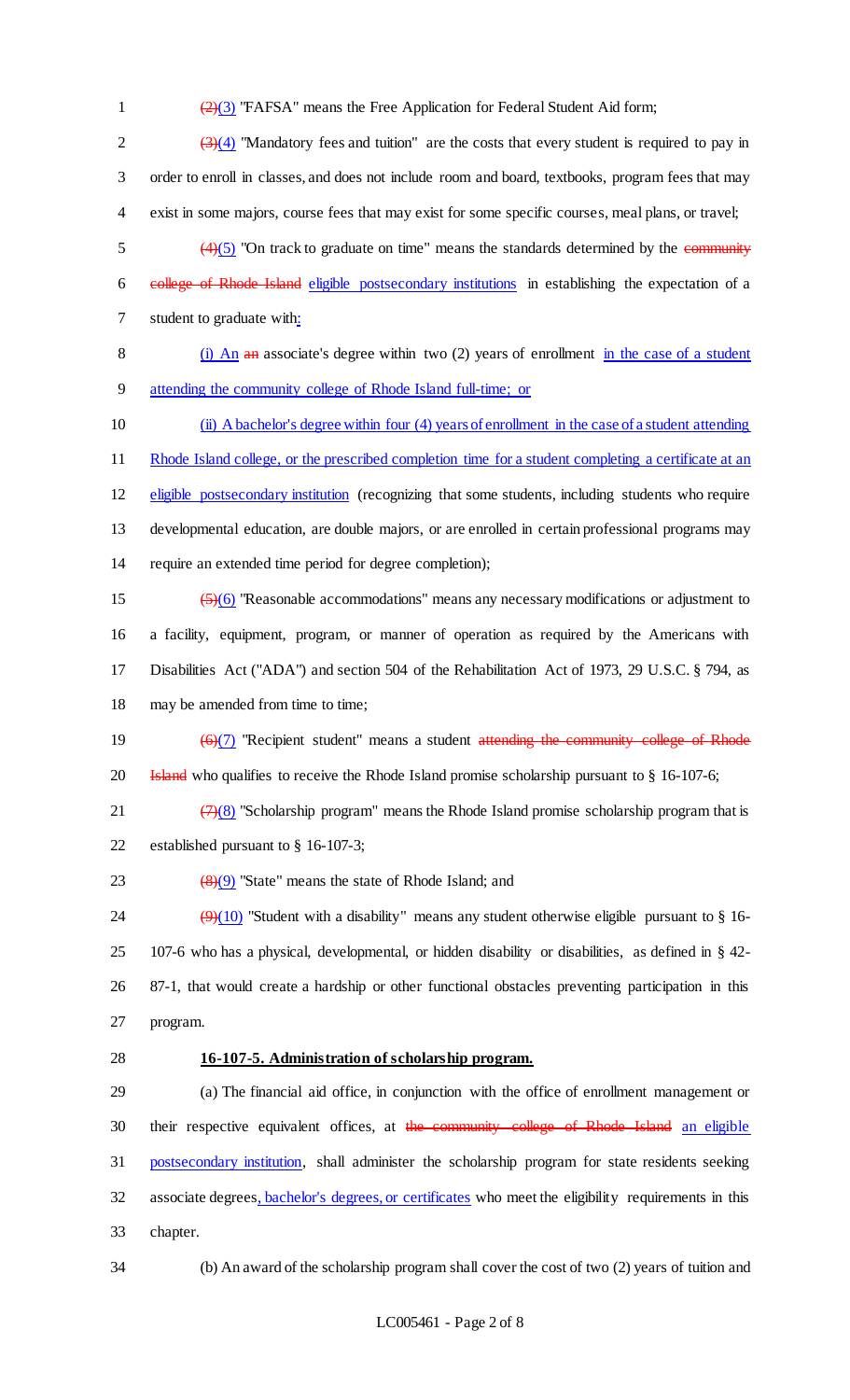- mandatory fees, less federal and all other financial aid monies available to the recipient student.
- 2 (c) The scholarship program is limited to one award per student as required by § 16-107- $\frac{6(a)(7)}{2}$ , except in the case of a student that applies one scholarship to the cost of an associate's 4 degree at the community college of Rhode Island and then enrolls at Rhode Island college to complete a degree in a qualifying program of study.
- **16-107-6. Eligibility for scholarship Eligibility for scholarship at the community college of Rhode Island.**

 (a) Beginning with the students who enroll at the community college of Rhode Island in the fall of 2017, to be considered for the scholarship, a student:

 (1) Must qualify for in-state tuition and fees pursuant to the residency policy adopted by the council on postsecondary education, as amended, supplemented, restated, or otherwise modified from time to time ("residency policy"); provided, that, the student must have satisfied the high school graduation/equivalency diploma condition prior to reaching nineteen (19) years of age; provided, further, that in addition to the option of meeting the requirement by receiving a high school equivalency diploma as described in the residency policy, the student can satisfy the condition by receiving other certificates or documents of equivalent nature from the state or its municipalities as recognized by applicable regulations promulgated by the council on elementary and secondary education;

 (2) Must be admitted to, and must enroll and attend the community college of Rhode Island on a full-time basis by the semester immediately following high school graduation or the semester immediately following receipt of a high school equivalency diploma;

 (3) Must complete the FAFSA and any required FAFSA verification, or for persons who are legally unable to complete the FAFSA must complete a comparable form created by the community college of Rhode Island, by the deadline prescribed by the community college of Rhode Island for each year in which the student seeks to receive funding under the scholarship program;

(4) Must continue to be enrolled on a full-time basis;

 (5) Must maintain an average annual cumulative grade point average (GPA) of 2.5 or greater, as determined by the community college of Rhode Island;

 (6) Must remain on track to graduate on time as determined by the community college of Rhode Island;

(7) Must not have already received an award under this scholarship program; and

 (8) Must commit to live, work, or continue their education in Rhode Island after graduation. The community college of Rhode Island shall develop a policy that will secure this commitment from recipient students.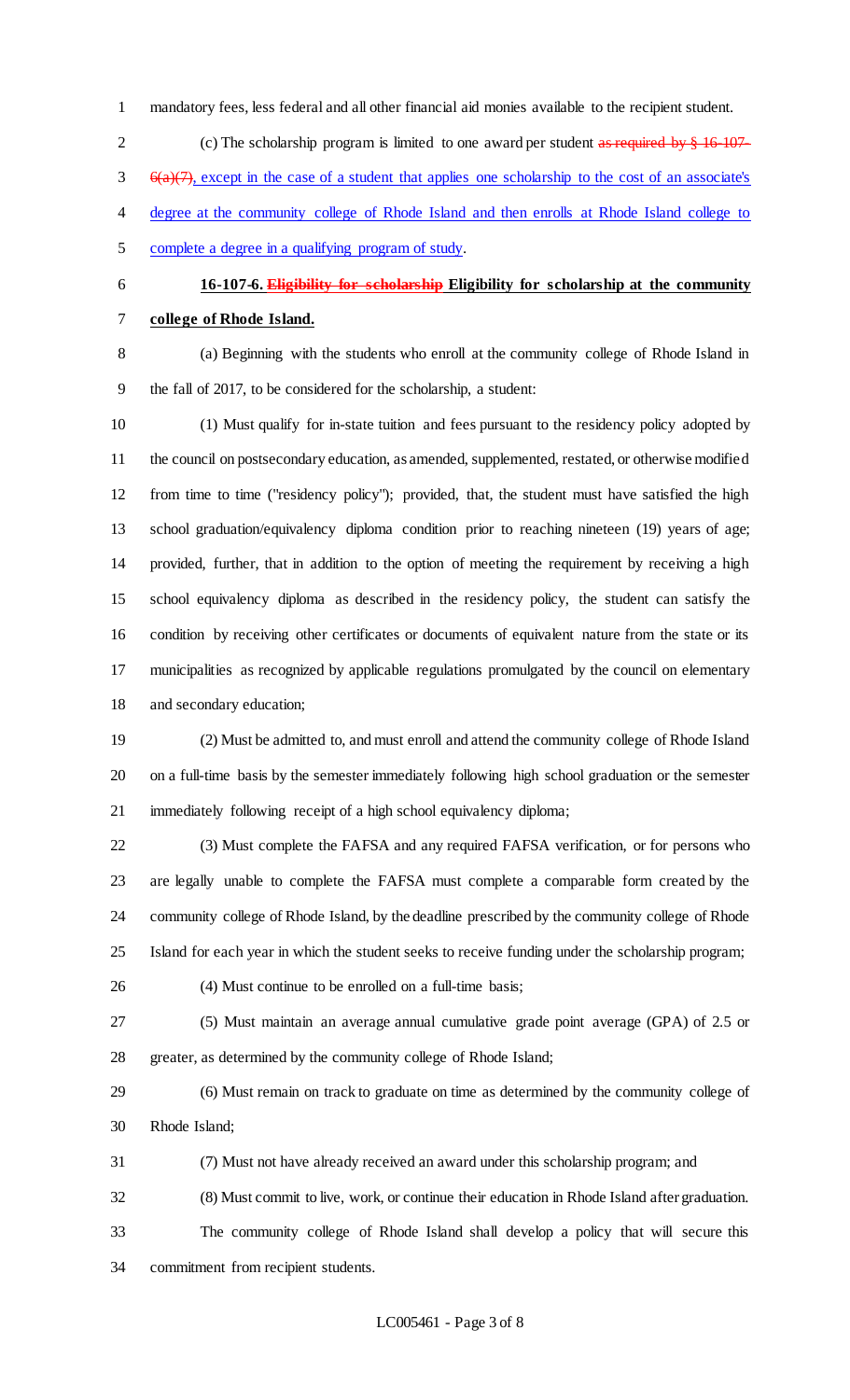(b) Notwithstanding the eligibility requirements under subsection (a) of this section ("specified conditions"):

 (1) In the case of a recipient student who has an approved medical or personal leave of absence or is unable to satisfy one or more specified conditions because of the student's medical or personal circumstances, the student may continue to receive an award under the scholarship program upon resuming the student's education so long as the student continues to meet all other applicable eligibility requirements;

 (2) In the case of a recipient student who is a member of the national guard or a member of a reserve unit of a branch of the United States military and is unable to satisfy one or more specified conditions because the student is or will be in basic or special military training, or is or will be participating in a deployment of the student's guard or reserve unit, the student may continue to receive an award under the scholarship program upon completion of the student's basic or special military training or deployment; and

 (3) Any student with a disability, otherwise eligible for a scholarship pursuant to the provisions of this section, as of May 15, 2021, shall be entitled to access this program and shall be afforded all reasonable accommodations, as required by the ADA and the Rehabilitation Act of 1973, including, but not limited to, enrolling on a part-time basis, attaining a high school diploma/GED by age twenty-one (21), and taking longer than two (2) years to graduate with an associate's degree.

#### **16-107-7. Reporting and disbursement.**

 (a) On or before November 10 and May 10 of each fiscal year following fiscal year 2017, 22 the community college of Rhode Island eligible postsecondary institutions shall each submit a report to the director of the office of management and budget, the state budget officer, the house fiscal advisor, the senate fiscal advisor, the commissioner of postsecondary education, and the chair of the council on postsecondary education detailing the number of students eligible to participate in the scholarship program, the amount of federal and institutional financial aid anticipated to be received by recipient students, the aggregate tuition and mandatory fee costs attributable to recipient students, and the resulting total cost of the scholarship program to the state. The report shall contain such data for both the current fiscal year and the most up-to-date forecast for the following fiscal year. Data reported shall be subdivided by student-year cohort and shall be accompanied by a written explanation detailing the estimating methodology utilized and any impact(s) the forecasted data may present to institutional capacity, operational costs, and the tuition/fee revenue base of the institution.

34 (b) On or before July 1, 2020, the community college of Rhode Island and annually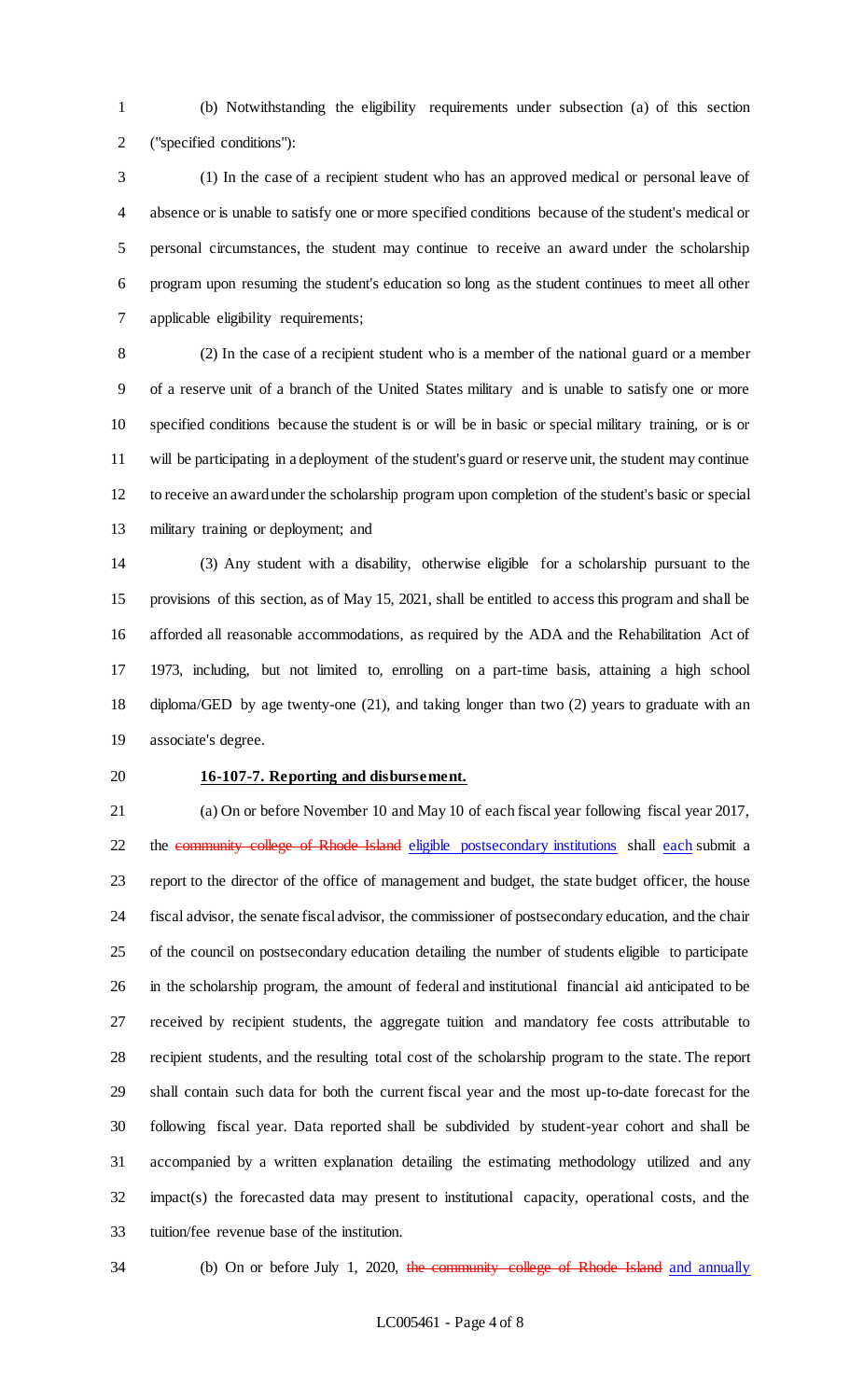thereafter, all eligible postsecondary institutions and the commissioner of postsecondary education 2 shall submit a report evaluating the program based on the first two cohorts to the governor, speaker of the house, and the president of the senate. This evaluation shall include the following: (1) The number of students who started in each cohort; (2) The number of students in each cohort who have attained a degree or certification in an on-time manner; (3) The number of students in each cohort who have not attained a degree or certification in an on-time manner and an analysis of why that has happened; (4) The number of students in each cohort who began the program but have been unable to continue or complete the program and an analysis of why that has happened; (5) The costs of the program and the costs of continuing the program; (6) Suggestions for ways to increase the success of the program; (7) Recommendations as to modifying, continuing, expanding, curtailing, or discontinuing the program; and (8) Any such other recommendations or information as the community college of Rhode 16 Island eligible postsecondary institutions and the commissioner of postsecondary education deem appropriate to include in the evaluation. (c) The office of management and budget, in consultation with the office of the postsecondary commissioner, shall oversee the apportionment and disbursement of all funds appropriated for the purpose of the scholarship program. **16-107-8. Rules and procedures.** The council on postsecondary education is hereby authorized to promulgate rules to 23 effectuate the purposes of this chapter and the community college of Rhode Island eligible 24 postsecondary institutions shall each establish appeal procedures for the award, denial, or revocation of funding under the scholarship program. The rules shall be promulgated in accordance with § 16-59-4. SECTION 2. Chapter 16-107 of the General Laws entitled "Rhode Island Promise Scholarship" is hereby amended by adding thereto the following section: **16-107-9. Eligibility for scholarship at Rhode Island college .**  (a) Beginning with the students who enrolled at Rhode Island college in the fall of 2019, a student shall: (1) Qualify for in-state tuition and fees pursuant to the residency policy adopted by the council on postsecondary education, as amended, supplemented, restated or otherwise modified

34 from time to time ("residency policy");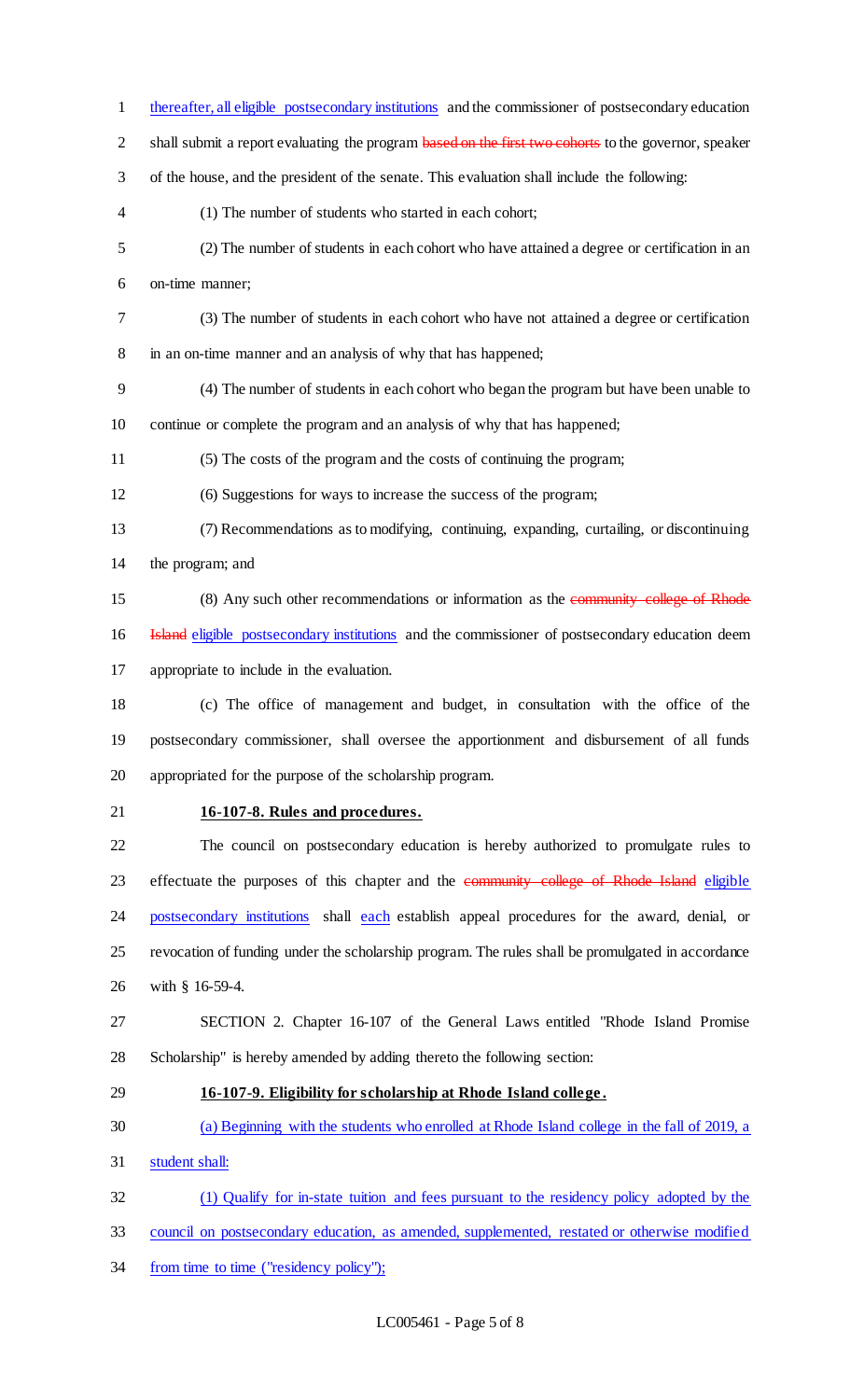| $\mathbf{1}$   | $(2)(i)$ Enroll as a full-time student, declare a major and have earned a minimum of sixty            |
|----------------|-------------------------------------------------------------------------------------------------------|
| $\overline{2}$ | (60) credit hours towards an eligible program of study;                                               |
| 3              | (ii) For the purpose of this section, an eligible program of study includes chemical                  |
| $\overline{4}$ | dependency/addiction studies, community and public health promotion, early childhood education,       |
| 5              | elementary education, elementary education with concentration in special education, health care       |
| 6              | administration, health sciences, medical imaging, nursing, secondary education, social work,          |
| $\tau$         | special education, and youth development;                                                             |
| 8              | (3) Complete the FAFSA and any required FAFSA verification by the deadline prescribed                 |
| $\overline{9}$ | by Rhode Island college for each year in which the student seeks to receive funding under the         |
| 10             | scholarship program;                                                                                  |
| 11             | (4) Enroll full-time as a freshman first-time student, except in the case of students enrolling       |
| 12             | after completing an associate's degree at the community college of Rhode Island, and continue to      |
| 13             | be enrolled on a full-time basis;                                                                     |
| 14             | (5) Maintain an average annual cumulative grade point average (GPA) of 2.5 or greater, as             |
| 15             | determined by Rhode Island college;                                                                   |
| 16             | (6) Remain on track to graduate on time as determined by Rhode Island college; and                    |
| 17             | (7) Commit to live, work, or continue their education in Rhode Island after graduation.               |
| 18             | Rhode Island college shall develop a policy that will secure this commitment from recipient           |
| 19             | students.                                                                                             |
| 20             | (b) Notwithstanding the eligibility requirements under subsection (a) of this section                 |
| 21             | ("specified conditions"):                                                                             |
| 22             | (1) In the case of a recipient student who has an approved medical or personal leave of               |
| 23             | absence or is unable to satisfy one or more specified conditions because of the student's medical or  |
| 24             | personal circumstances, the student may continue to receive an award under the scholarship            |
| 25             | program upon resuming the student's education as long as the student continues to meet all other      |
| 26             | applicable eligibility requirements; and                                                              |
| 27             | (2) In the case of a recipient who is a member of the national guard or a member of a                 |
| 28             | reserve unit of a branch of the United States military and is unable to satisfy one or more specified |
| 29             | conditions because the student is or will be in basic or special military training, or is or will be  |
| 30             | participating in a deployment of the student's guard or reserve unit, the student may continue to     |
| 31             | receive an award under the scholarship program upon the completion of the student's basic or          |
| 32             | special military training or deployment.                                                              |
| 33             | (3) Any student with a disability, otherwise eligible for a scholarship pursuant to the               |
| 34             | provisions of this section, shall be entitled to access this program and shall be afforded all        |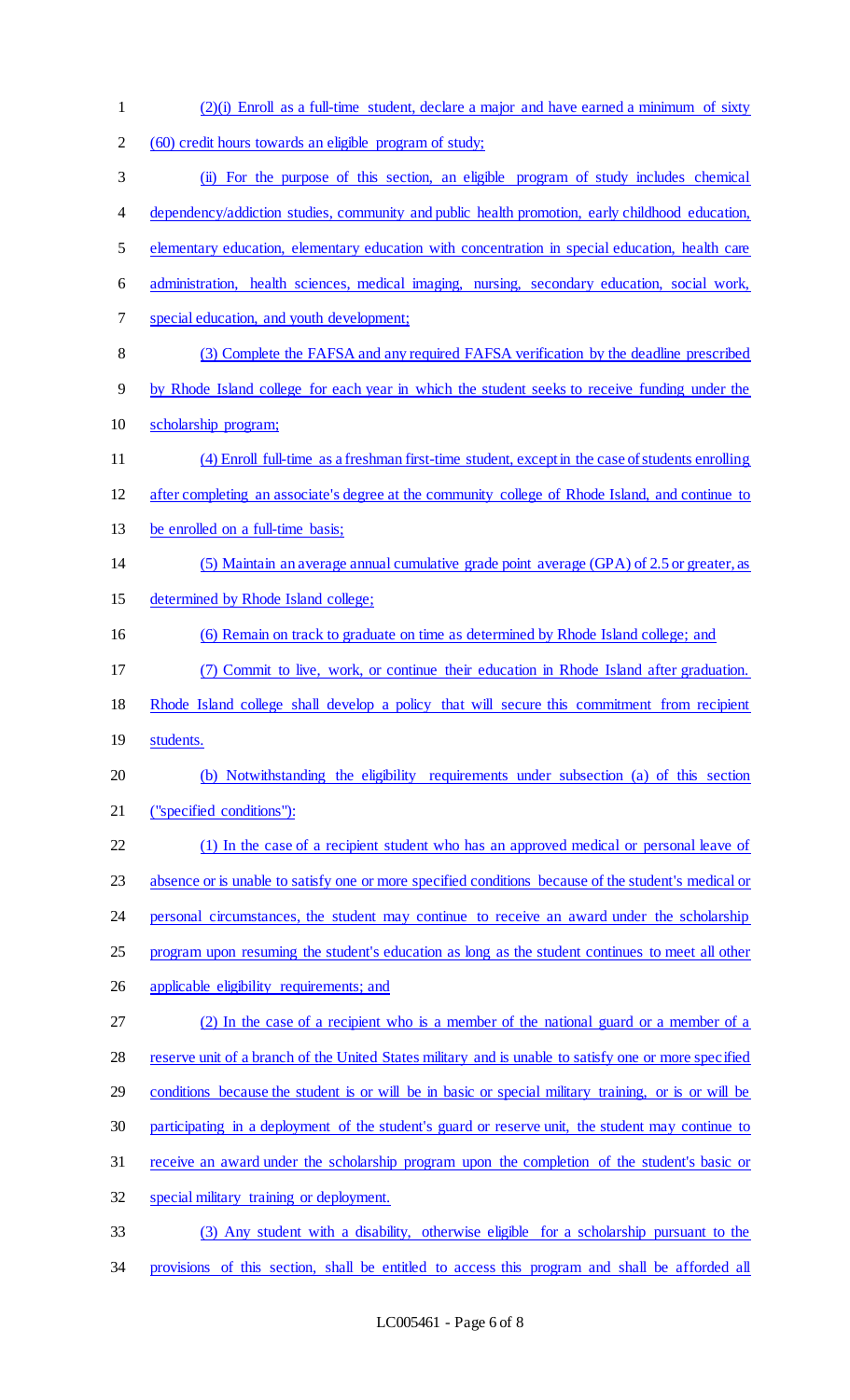- 1 reasonable accommodations, as required by the ADA and the Rehabilitation Act of 1973, including,
- 2 but not limited to, enrolling on a part-time basis, attaining a high school diploma/GED by age
- 3 twenty-one (21), and taking longer than four (4) years to graduate with a bachelor's degree.
- 4 SECTION 3. This act shall take effect upon passage.

======== LC005461 ========